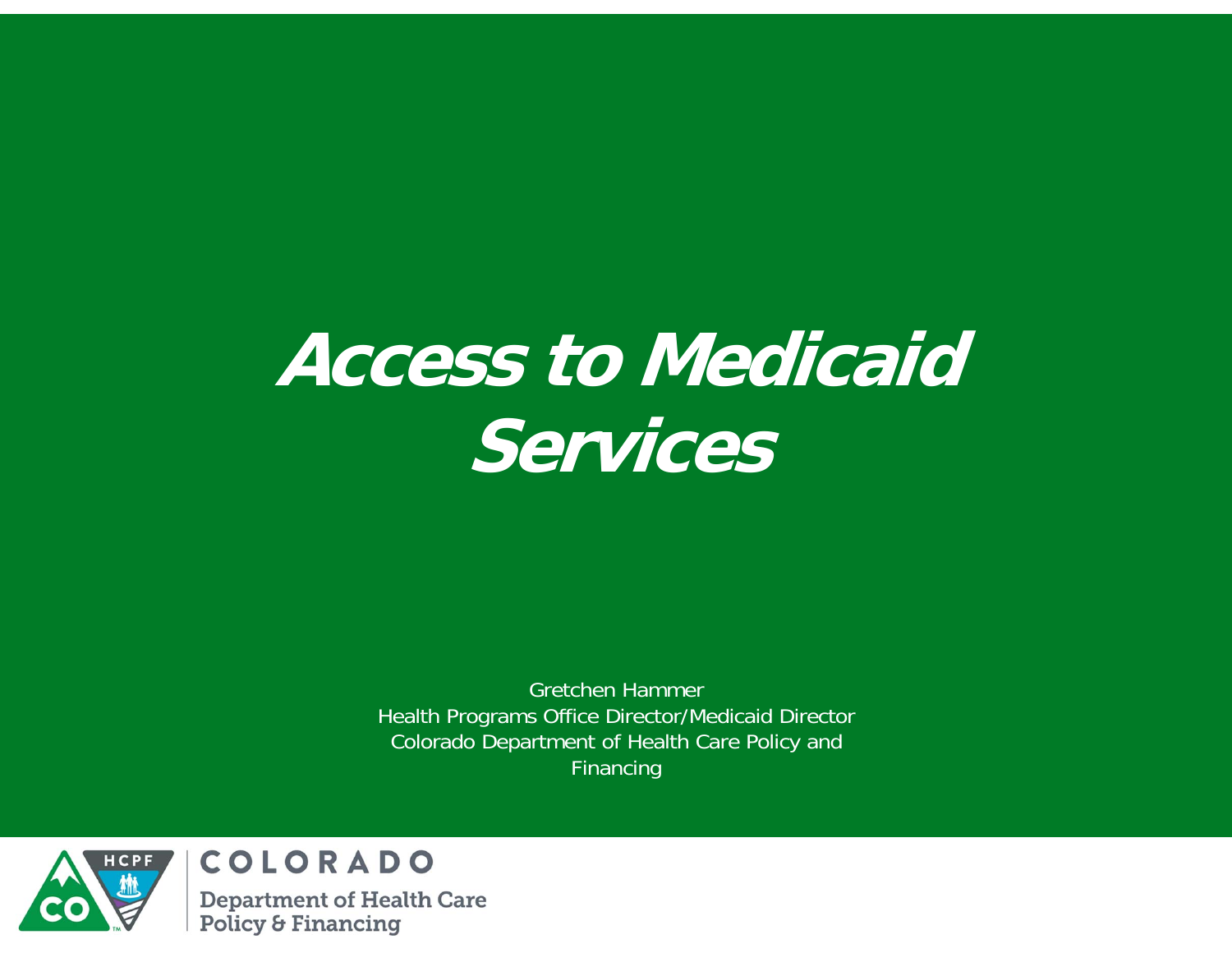# *Medicaid Access Requirement*

**The Social Security Act requires states to:** 

**"…***assure that payments are consistent with efficiency, economy, and quality of care and are sufficient to enlist enough providers so that care and services are available under the plan at least to the extent that such care and services are available to the general population in the geographic area;"*

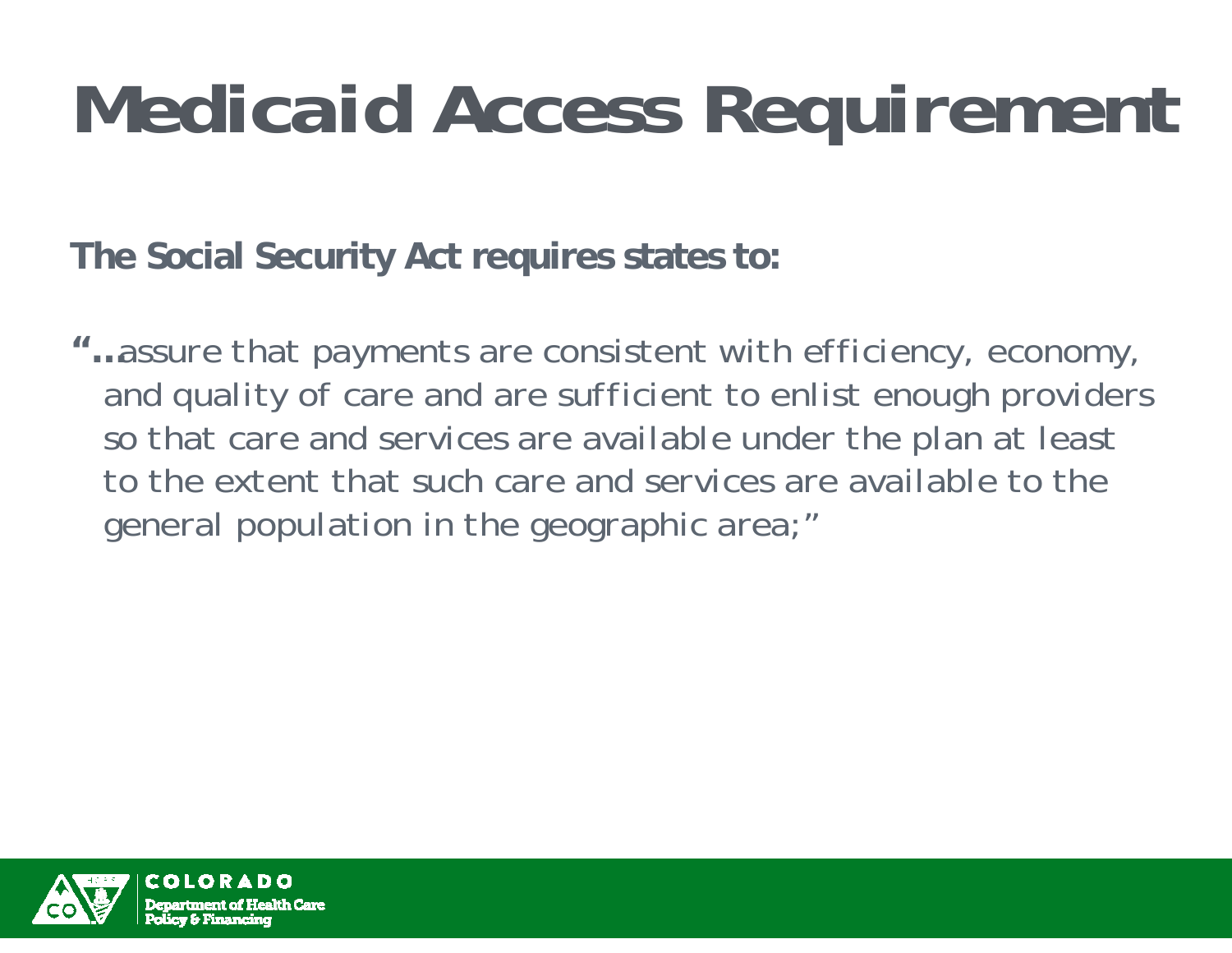# *Assuring Access to Medicaid Covered Services Rule*

- $\bullet$ Effective January 4, 2016
- $\bullet$ Requires each state to submit an Access Monitoring Review Plan
- $\bullet$  Puts new requirements on analysis for rate reductions or changes to rate methodology
- Colorado will submit our plan in July 2016

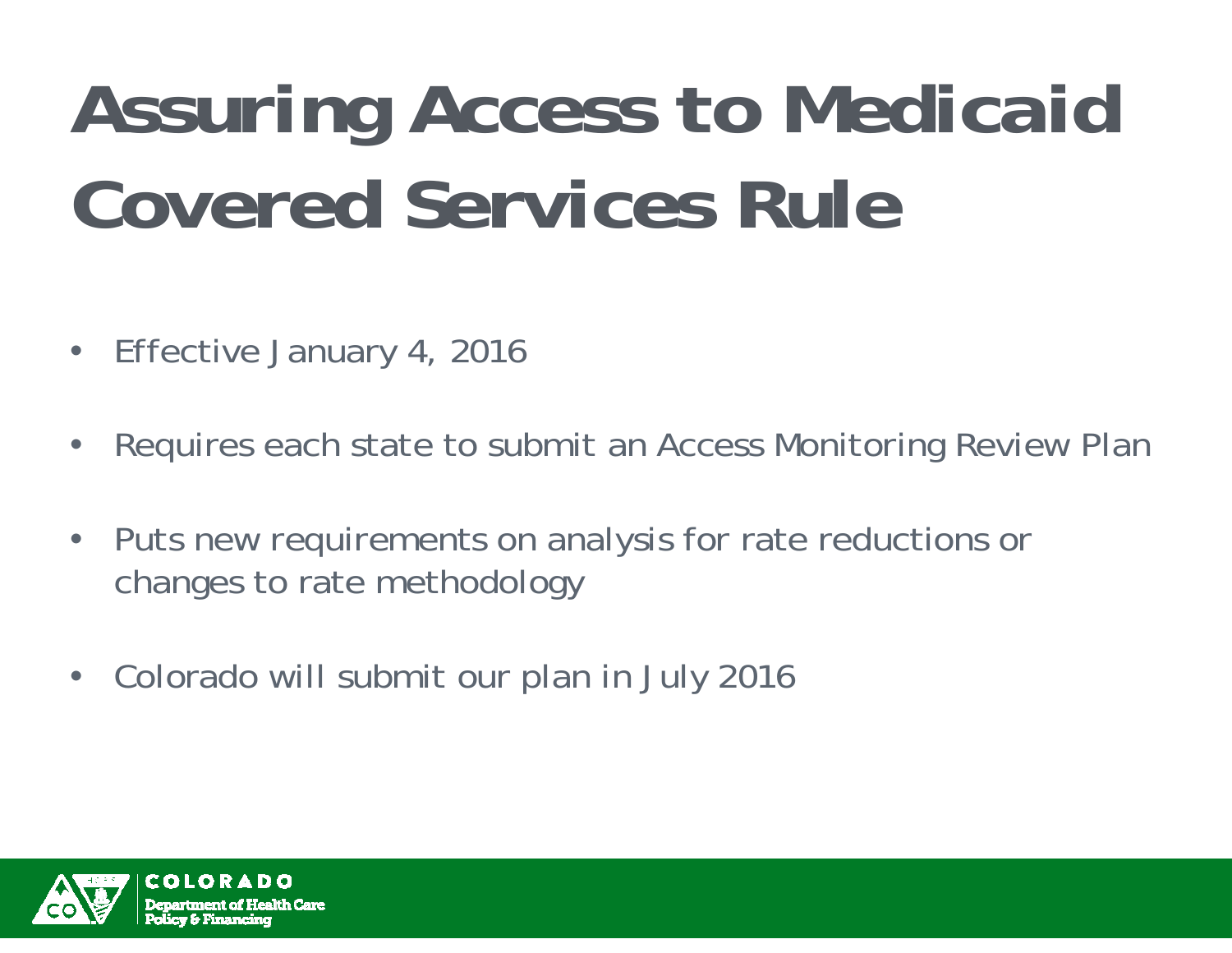### *AMRP Included Services*

Non-managed care access in five service areas:

- $\bullet$ Primary Care
- $\bullet$ Physician Specialist Services
- $\bullet$ Behavioral Health Services
- $\bullet$ Obstetric Services
- $\bullet$ Home Health Services

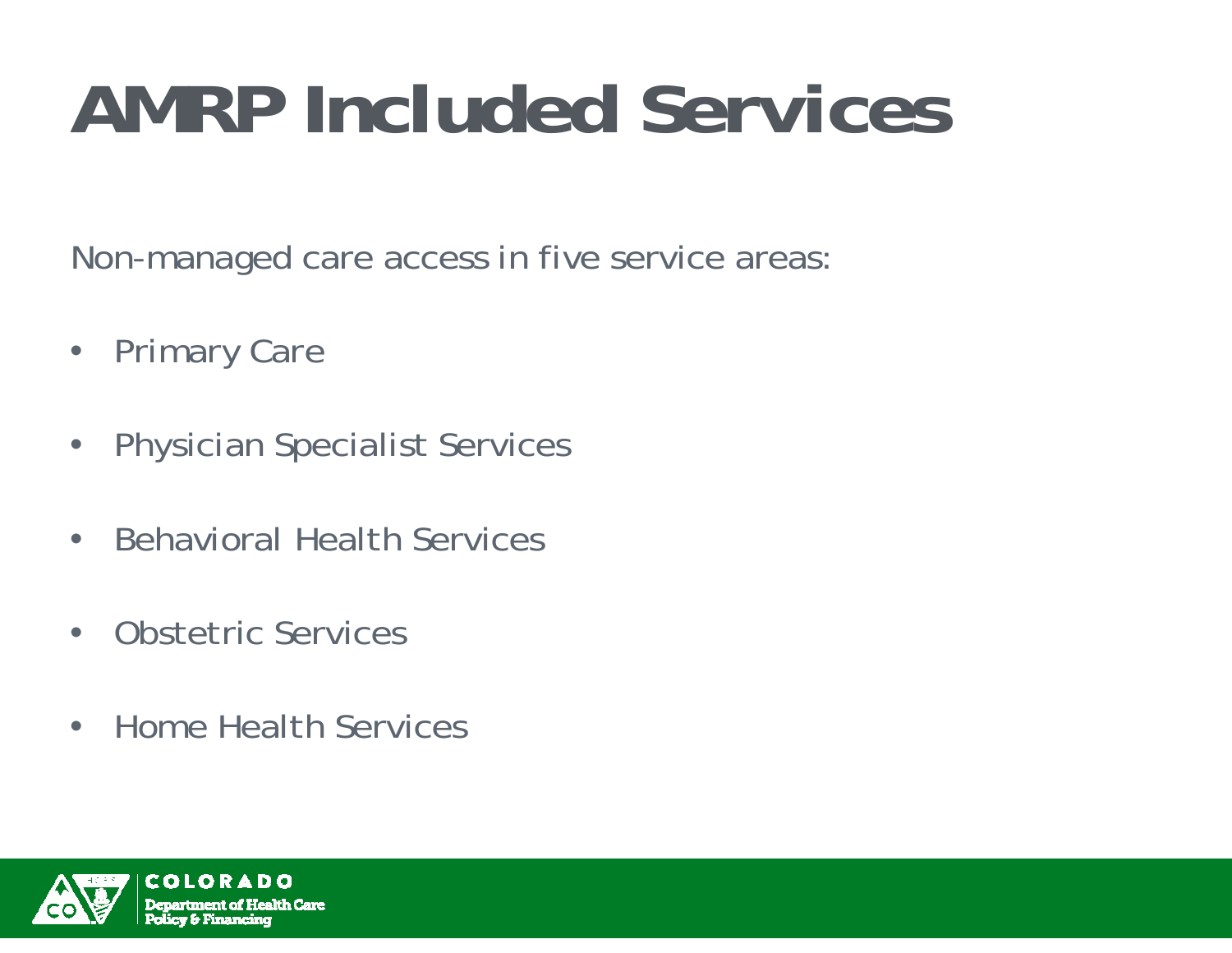# *Colorado Rate Review*

- SB15-228 directs the Department will review provider payment rates at least once every five years
- $\bullet$  The five year cycle will be published on September 1, 2015 – it is subject to change based on action by the JBC and/or the Advisory Committee
- A review of the rates DOES NOT GUARANTEE CHANGES TO RATES
- $\bullet$ The rate review will include price, quality and access measures
- $\bullet$  Rate changes will be subject to the Department's regular budget process

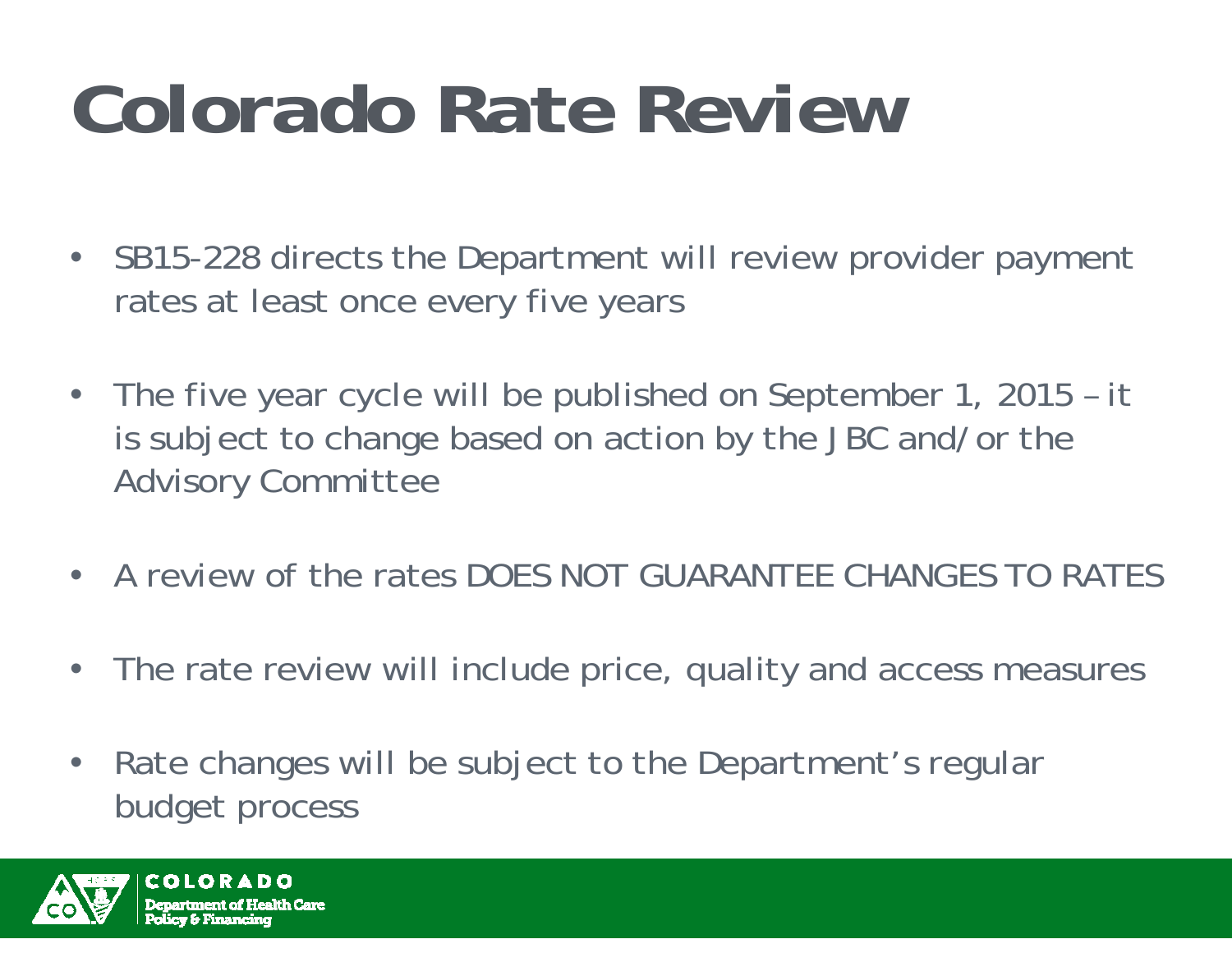# *MPRR Advisory Committee*

- A 24 member Advisory Committee will be established on August 1, 2015 by leadership in the General Assembly.
- $\bullet$  The committee will meet at least quarterly to:
	- $\bullet$ Review and maybe modify the proposed review cycle
	- $\bullet$ Review reports
	- $\bullet$ Take public comment
	- $\bullet$ Recommend process improvments